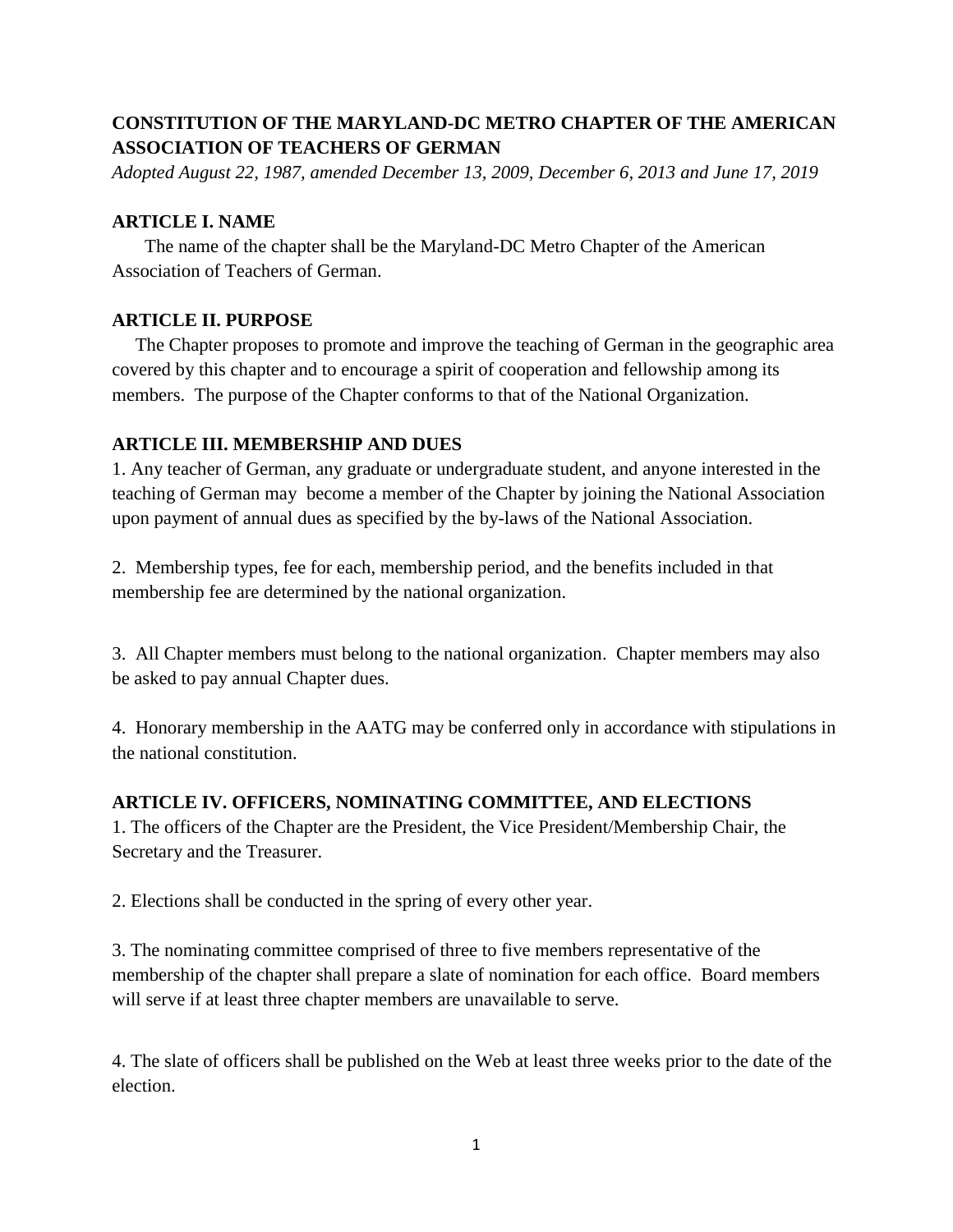5. Elections shall be by ballots sent to all Chapter members.

## **ARTICLE V.**

1. The Chapter shall be administered by the Board.

2. The Board sets policies and goals, and deals with chapter business between meetings and consists of the elected and appointed officers. In addition, the most recent former president of the Chapter may be an advisory member for one year after leaving office.

#### **ARTICLE VI. MEETINGS**

1. The Board shall meet at least once a year.

2. The members present shall constitute a quorum.

3. The Chapter shall meet at least once a year.

4. The time and place for the Chapter meetings will be determined by the President after consultation with the Board.

3. The members present shall constitute a quorum.

#### **ARTICLE VII. AMENDMENTS**

1. The Constitution of the Chapter may be amended by a two-thirds vote of members present at any regular meeting.

2. Amendments may be proposed by the Board or by written notice to the Board by at least four members of the Chapter no later than two months in advance of the meeting at which action is to be taken.

#### **ARTICLE VIII. BY-LAWS**

 By-laws may be adopted or changed at any scheduled meeting of the Chapter by a majority of the members present, provided that written notice of the proposed change(s) is(are) sent to the members at least three weeks prior to such meeting.

#### **ARTICLE IX. DISSOLUTION OF THE CHAPTER**

The Chapter may be dissolved only

1) at a special meeting called for that purpose,

- 2) through a vote by a majority of the remaining members of the Chapter or
- 3) through clear evidence that the Chapter no longer is active.